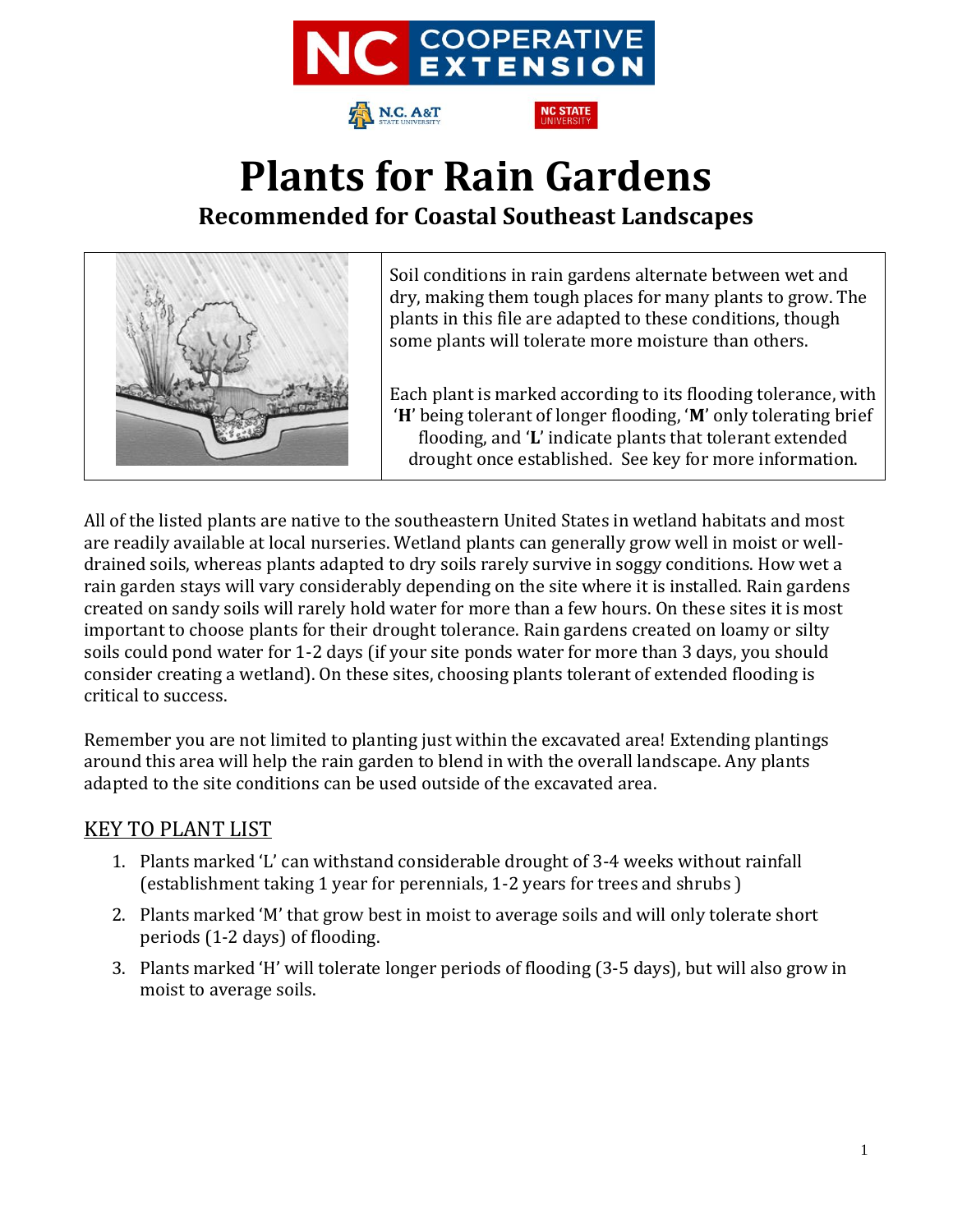#### **Trees**

| <b>Common Name</b>      | <b>Botanical Name</b>  | Water<br>Use<br>Zone | Deciduous<br>(D)/Evergreen<br>(E) | Height<br>(f <sup>t</sup> ) | Exposure            |
|-------------------------|------------------------|----------------------|-----------------------------------|-----------------------------|---------------------|
| <b>Red Maple</b>        | Acer rubrum            | M                    | D                                 | $40 - 60$                   | Sun-pt. shade       |
| Red buckeye             | Aesculus pavia         | M                    | D                                 | $10 - 20$                   | Pt. shade           |
| River Birch             | Betula nigra           | $H-L$                | D                                 | 40-70                       | Sun-pt. shade       |
| Ironwood/Muscle<br>wood | Carpinus carolinana    | $H-L$                | D                                 | 20-30                       | Sun-pt. shade       |
| Redbud                  | Cercis canadensis      | M, L                 | D                                 | 15-30                       | Pt. shade           |
| Fringetree              | Chionanthus virginicus | M, L                 | D                                 | 12-20                       | Sun-pt. shade       |
| Green ash               | Fraxinus pennsylvanica | H                    | D                                 | $50 - 60$                   | Sun                 |
| Dahoon holly            | Ilex cassine           | M, L                 | ${\bf E}$                         | $20 - 30$                   | Sun                 |
| Possumhaw               | Ilex decidua           | $H-L$                | D                                 | 20-30                       | Sun-pt. shade       |
| American holly          | Ilex opaca             | M, L                 | E                                 | $30 - 60$                   | Sun                 |
| Eastern red cedar       | Juniperus virginiana   | L                    | E                                 | 30-40                       | Sun                 |
| Southern magnolia       | Magnolia grandiflora   | M, L                 | ${\bf E}$                         | 40-80                       | Sun                 |
| Sweetbay                | Magnolia virginana     | H                    | E                                 | $10 - 60$                   | Pt. shade-<br>shade |
| Black gum               | Nyssa sylvatica        | M                    | D                                 | 40-60                       | Sun-pt. shade       |
| Devilwood               | Osmanthus americanus   | M, L                 | E                                 | $15 - 25$                   | Pt. shade           |
| Longleaf pine           | Pinus palustris        | M, L                 | E                                 | 80-100                      | Sun                 |
| Swamp laurel oak        | Quercus laurifolia     | H                    | ${\bf E}$                         | 65-80                       | Sun                 |
| Nutall oak              | Quercus nuttalii       | M, L                 | ${\rm D}$                         | 40-60                       | Sun                 |
| Willow oak              | Quercus phellos        | M, L                 | ${\mathbb D}$                     | 60-80                       | Sun                 |
| Willow                  | Salix babylonica       | H                    | ${\mathbb D}$                     | 30-50                       | Sun                 |
| <b>Bald cypress</b>     | Taxodium distichum     | $\operatorname{H-L}$ | ${\mathbb D}$                     | 50-100                      | Sun                 |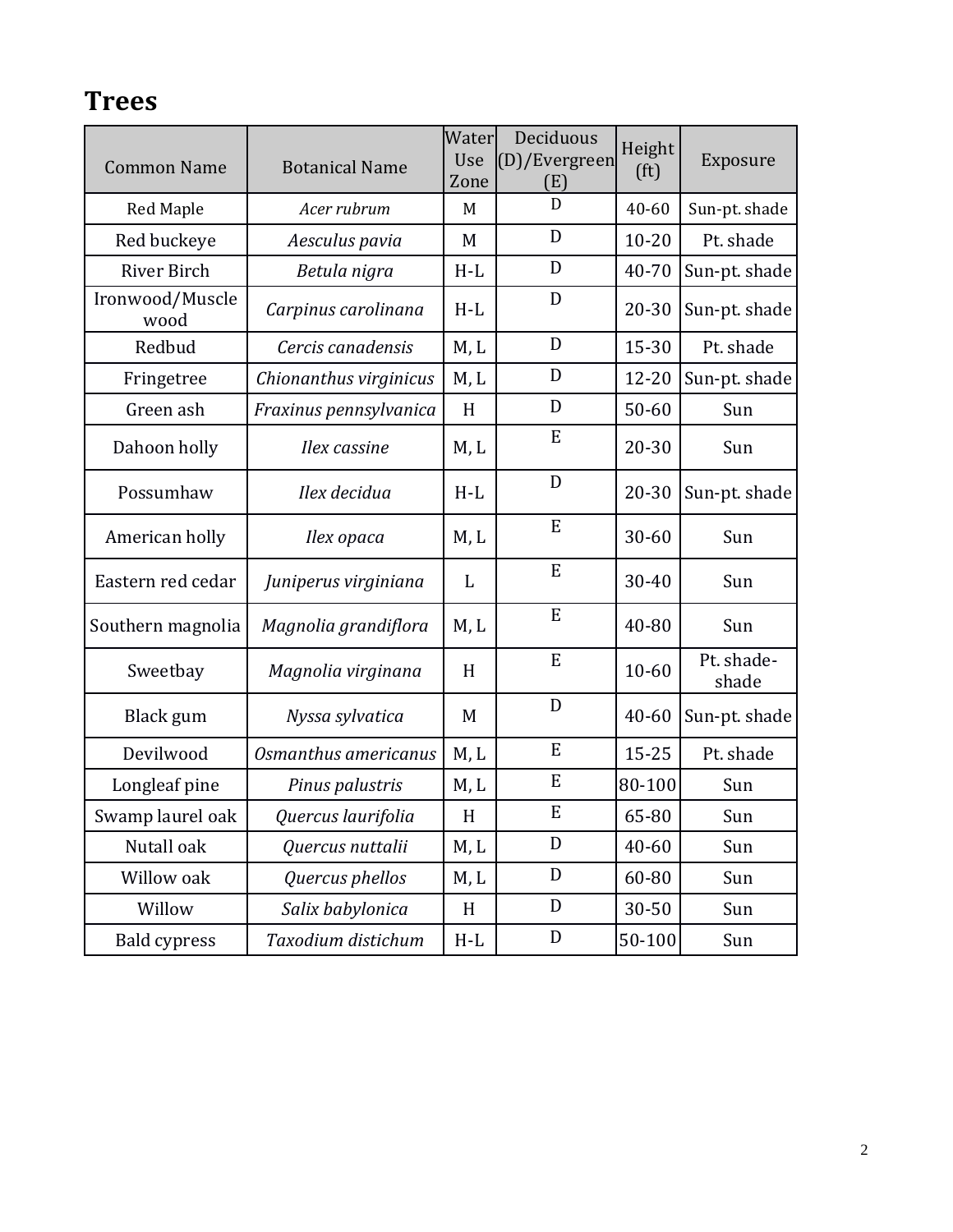## **Shrubs**

| <b>Common Name</b>             | <b>Botanical Name</b>       | Water<br>Use<br>Zone | Deciduous<br>(D)/Evergreen<br>(E) | Height<br>(f <sup>t</sup> ) | Exposure        |
|--------------------------------|-----------------------------|----------------------|-----------------------------------|-----------------------------|-----------------|
| Florida leucothoe              | Agarista populifolia        | M                    | E                                 | $8 - 12$                    | Pt. shade       |
| Chokeberry                     | Aronia arbutifolia          | H, L                 | D                                 | $6 - 10$                    | Sun-pt. shade   |
| Beautyberry                    | Callicarpa americana        | M                    | D                                 | $3 - 10$                    | Sun             |
| Sweetshrub                     | Calycanthus floridus        | M                    | D                                 | $6 - 9$                     | Pt. shade-shade |
| Buttonbush                     | Cephalanthus occidentalis   | H, M                 | D                                 | $6 - 10$                    | Sun-pt. shade   |
| Pepperbush                     | Clethra alnifolia           | M                    | D                                 | $4 - 10$                    | Sun-pt. shade   |
| Strawberry bush                | Euonymous americanus        | M, L                 | D                                 | $4-6$                       | Pt shade        |
| Fothergilla                    | Fothergilla gardenia        | M                    | D                                 | $3 - 5$                     | Sun-pt. shade   |
| Inkberry                       | Ilex glabra                 | M                    | E                                 | $6 - 8$                     | Sun-pt. shade   |
| Winterberry                    | Ilex verticillata           | H                    | D                                 | $6 - 15$                    | Sun-pt. shade   |
| Yaupon holly                   | Ilex vomitoria              | L                    | E                                 | $10 - 20$                   | Sun             |
| Florida anise shrub            | <b>Illicium floridanum</b>  | H                    | E                                 | $8 - 10$                    | Pt. shade       |
| Anise shrub                    | <b>Illicium parviflorum</b> | M, L                 | E                                 | $7 - 14$                    | Sun-pt. shade   |
| Virginia sweetspire            | Itea virginica              | H, L                 | D                                 | $3 - 6$                     | Sun-pt. shade   |
| Doghobble/Coastal<br>leucothoe | Leucothoe axillaris         | H, M                 | E                                 | $2 - 4$                     | Pt. shade-shade |
| Spicebush                      | Lindera benzoin             | M                    | D                                 | $6 - 12$                    | Sun-pt. shade   |
| Wax myrtle                     | Morella cerifera            | M, L                 | E                                 | $6 - 12$                    | Sun             |
| Dwarf palmetto                 | Sabal minor                 | H                    | E                                 | $6 - 10$                    | Sun             |
| Possumhaw/Arrowood             | Viburnum nudum              | H                    | D                                 | $6 - 10$                    | Sun-pt. shade   |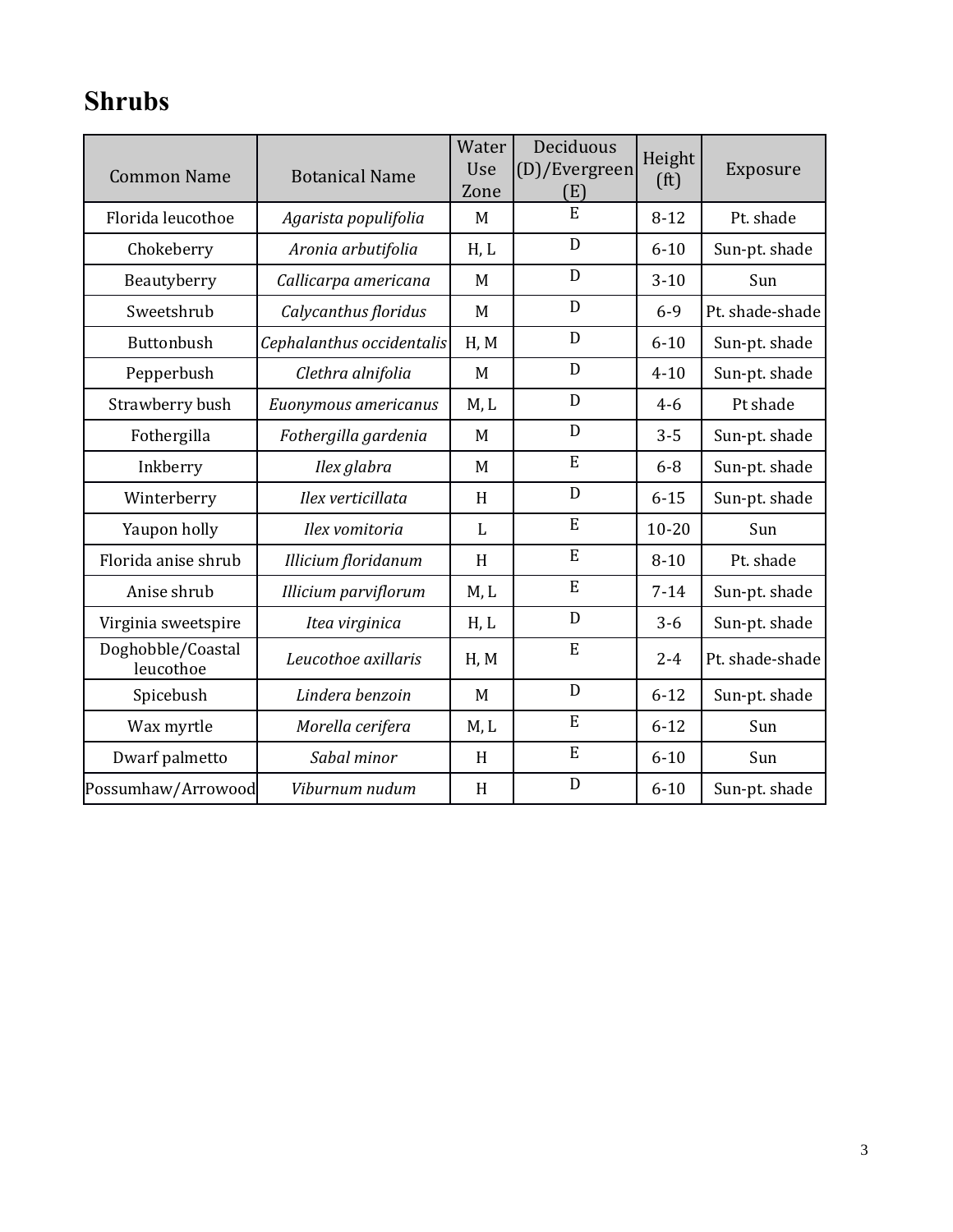## **Perennials**

| <b>Common Name</b>         | <b>Botanical Name</b>                      | Water<br>Use<br>Zone | Exposure        |
|----------------------------|--------------------------------------------|----------------------|-----------------|
| Climbing aster             | Ampelaster carolinianus                    | H                    | Sun-pt. shade   |
| <b>Blue</b> star           | Amsonia hubrichitii;<br>A. tabernaemontana | $H-L$                | Sun-pt. shade   |
| Lady fern                  | Athyrium felix-femina                      | M                    | Pt. shade-shade |
| Butterfly milkweed         | Asclepias tuberosa                         | L                    | Sun             |
| Swamp milkweed             | Asclepias incarnata                        | H, M                 | Sun-pt. shade   |
| Falso indigo               | Baptisia sp.                               | M, L                 | Sun             |
| <b>Boltonia</b>            | Boltonia asteroids                         | H                    | Sun             |
| Turtlehead                 | Chelone glabra                             | H                    | Sun-pt. shade   |
| Green and Gold             | Chyrsogonum virginianum                    | M                    | Pt. shade       |
| Tickseed                   | Coreopsis lanceolate                       | L                    | Sun             |
| Swamp coreopsis            | Coreopsis rosea                            | M                    | Sun             |
| Joe pye weed               | Eutrochium dubium                          | H, M                 | Sun-pt. shade   |
| Swamp sunflower            | Helianthus angustifolius                   | H                    | Sun             |
| Texas star                 | Hibiscus coccineus                         | H                    | Sun             |
| Swamp mallow               | Hibiscus moscheutos                        | H                    | Sun             |
| Blue flag iris             | Iris virginica                             | H                    | Sun-pt. shade   |
| Seashore mallow            | Kostelestskya virginica                    | H                    | Sun             |
| Gayfeather                 | Liatris spicata                            | M                    | Sun-pt. shade   |
| Cardinal flower            | Lobelia cardinalis                         | H                    | Pt. shade       |
| Cinnamon fern              | Osmunda cinnamomea                         | H                    | Pt. shade-shade |
| Royal fern                 | Osmunda regalis                            | H                    | Pt. shade-shade |
| Garden phlox               | Phlox subulata                             | M, L                 | Sun             |
| Black-eyed susan           | Rudbeckia sp.                              | $H-L$                | Sun             |
| Green headed<br>coneflower | Rudbeckia laciniata                        | H                    | Sun             |
| Goldenrod                  | Solidago sp.                               | M, L                 | Sun             |
| Stokes' aster              | Stokesia laevis                            | M                    | Sun-pt. shade   |
| Ironweed                   | Vernonia novaboracensis                    | H                    | Sun             |
| Verbena                    | Verbena canadensis                         | M, L                 | Sun             |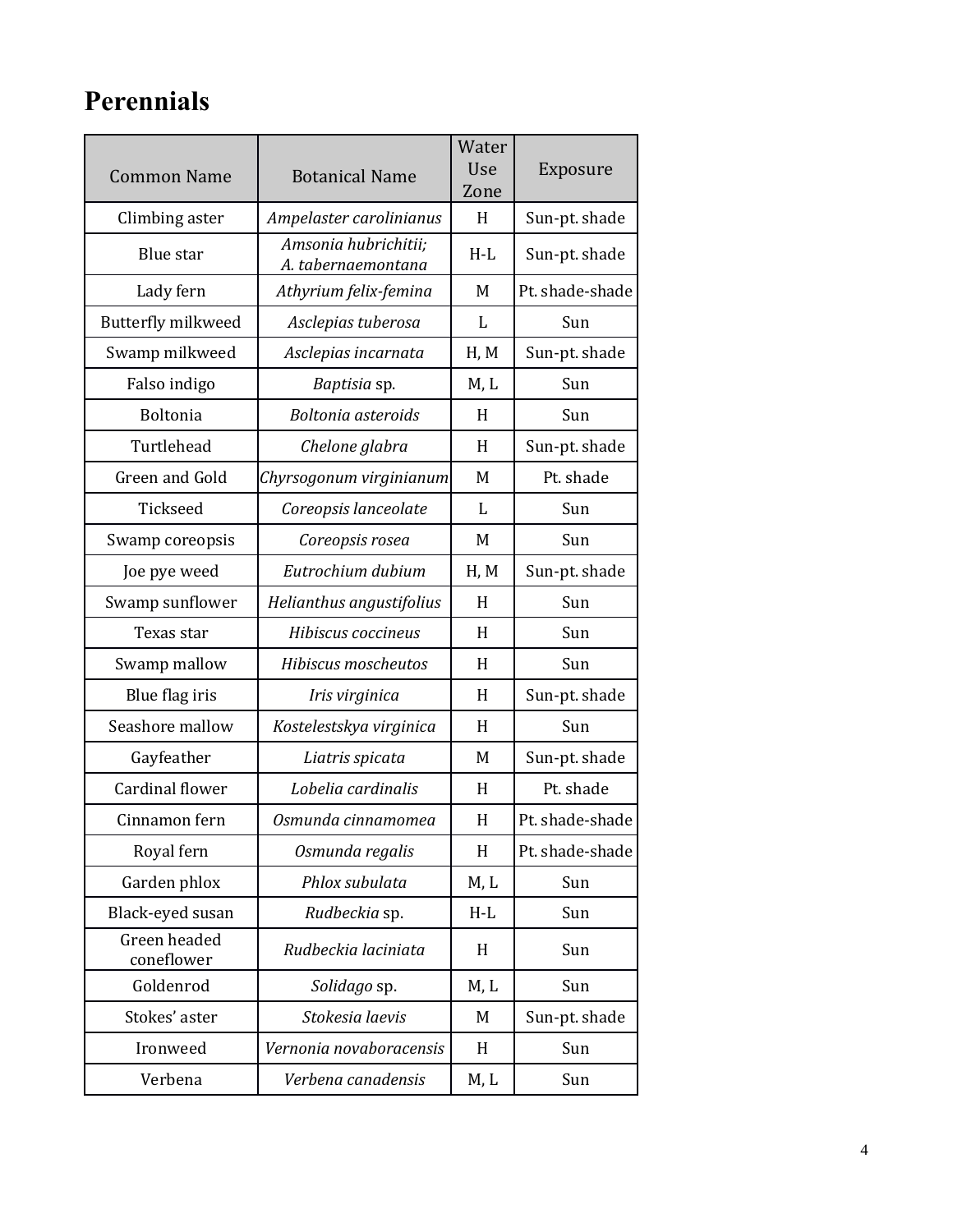### **Ornamental Grasses & Sedges**

| <b>Common Name</b>    | <b>Botanical Name</b>   | <b>Water Use</b><br>Zone | <b>Exposure</b> |
|-----------------------|-------------------------|--------------------------|-----------------|
| Lurid sedge           | Carex lurida            | H                        | Sun             |
| Fringed sedge         | Carex crinita           | H                        | Sun             |
| Southern waxy sedge   | Carex glaucescens       | H                        | Sun             |
| White topped sedge    | Rhynchospora latifolia  | H                        | Sun             |
| River Oats*           | Chasmanthum latifolium  | $H-L$                    | Sun-Shade       |
| Muhly Grass*          | Muhlenbergia capillaris | M, L                     | Sun             |
| Blue sand switchgrass | Panicum amarum          | L                        | Sun             |
| Panic Grass*          | Panicum virgatum        | M, L                     | Sun             |

*Prepared by Charlotte Glen, Horticultural Agent, North Carolina Cooperative Extension* **Updated, Fall 2017 by Sam Marshall, Horticultural Agent, NC Cooperative Extension Fred and Elizabeth Mina, Extension Master Gardener Volunteers**

#### **For More Information on Rain Gardens**

**"Backyard Rain Garden,"** a Program of the NC Cooperative Extension, has mounted a colorful and informative pamphlet on how to build a Backyard Rain Garden at **[forsyth.ces.ncsu.edu/wp](https://forsyth.ces.ncsu.edu/wp-content/uploads/2016/03/RGmanual2015.pdf?fwd=no)[content/uploads/2016/03/RGmanual2015.pdf?fwd=no](https://forsyth.ces.ncsu.edu/wp-content/uploads/2016/03/RGmanual2015.pdf?fwd=no)**

**"Wetland Plants for Coastal NC"** at **brunswick.ces.ncsu.edu/wpcontent/uploads/2013/04/Plants-for-Backyard-Wetlands.pdf?fwd=no**

> **NC Cooperative Extension Plant Database plants.ces.ncsu.edu/**

**NC Cooperative Extension Gardening Portal for all your garden, lawn and landscape needs: gardening.ces.ncsu.edu/**